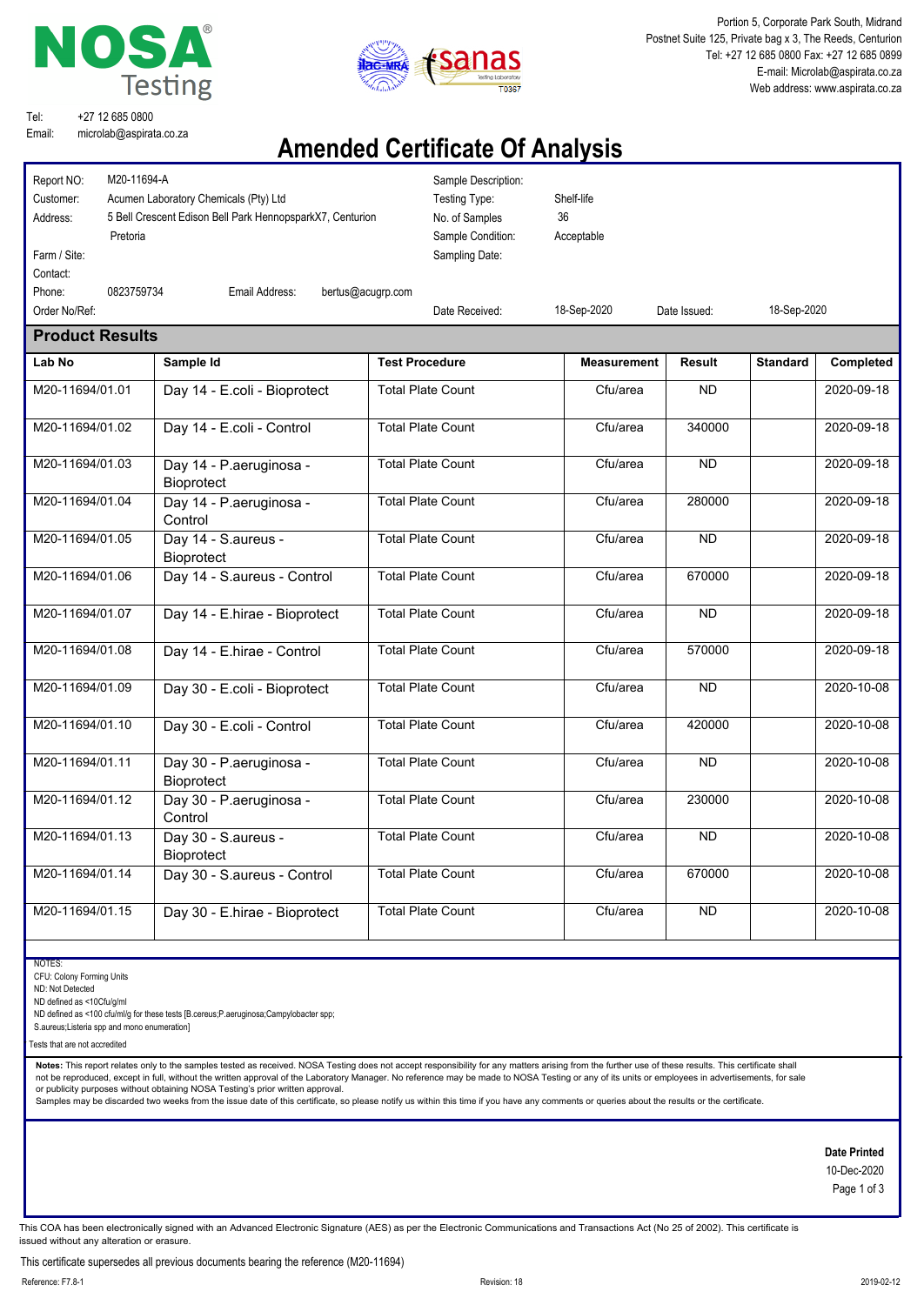



Portion 5, Corporate Park South, Midrand Postnet Suite 125, Private bag x 3, The Reeds, Centurion Tel: +27 12 685 0800 Fax: +27 12 685 0899 E-mail: Microlab@aspirata.co.za Web address: www.aspirata.co.za

Tel: Email: +27 12 685 0800 microlab@aspirata.co.za

## **Amended Certificate Of Analysis**

| Report NO:<br>M20-11694-A<br>Customer:<br>Address:<br>Pretoria<br>Farm / Site:<br>Contact: | Acumen Laboratory Chemicals (Pty) Ltd<br>5 Bell Crescent Edison Bell Park HennopsparkX7, Centurion | Testing Type:<br>No. of Samples<br>Sampling Date: | Sample Description:<br>Shelf-life<br>36<br>Acceptable<br>Sample Condition: |               |                 |            |
|--------------------------------------------------------------------------------------------|----------------------------------------------------------------------------------------------------|---------------------------------------------------|----------------------------------------------------------------------------|---------------|-----------------|------------|
| 0823759734<br>Phone:                                                                       | Email Address:                                                                                     | bertus@acugrp.com                                 |                                                                            |               |                 |            |
| Order No/Ref:                                                                              |                                                                                                    | Date Received:                                    | 28-Sep-2020                                                                | Date Issued:  | 08-Oct-2020     |            |
| <b>Product Results</b>                                                                     |                                                                                                    |                                                   |                                                                            |               |                 |            |
| Lab No                                                                                     | Sample Id                                                                                          | <b>Test Procedure</b>                             | <b>Measurement</b>                                                         | <b>Result</b> | <b>Standard</b> | Completed  |
| M20-11694/01.16                                                                            | Day 30 - E.hirae - Control                                                                         | <b>Total Plate Count</b>                          | Cfu/area                                                                   | 510000        |                 | 2020-10-08 |
| M20-11694/01.17                                                                            | Day 70 - E.coli - Bioprotect                                                                       | <b>Total Plate Count</b>                          | Cfu/area                                                                   | <b>ND</b>     |                 | 2020-11-16 |
| M20-11694/01.18                                                                            | Day 70 - E.coli - Control                                                                          | <b>Total Plate Count</b>                          | Cfu/area                                                                   | 340000        |                 | 2020-11-16 |
| M20-11694/01.19                                                                            | Day 70 - P.aeruginosa -<br>Bioprotect                                                              | <b>Total Plate Count</b>                          | Cfu/area                                                                   | ND            |                 | 2020-11-16 |
| M20-11694/01.20                                                                            | Day 70 - P.aeruginosa -<br>Control                                                                 | <b>Total Plate Count</b>                          | Cfu/area                                                                   | 620000        |                 | 2020-11-16 |
| M20-11694/01.21                                                                            | Day 70 - S.aureus -<br><b>Bioprotect</b>                                                           | <b>Total Plate Count</b>                          | Cfu/area                                                                   | <b>ND</b>     |                 | 2020-11-16 |
| M20-11694/01.22                                                                            | Day 70 - S.aureus - Control                                                                        | <b>Total Plate Count</b>                          | Cfu/area                                                                   | 570000        |                 | 2020-11-16 |
| M20-11694/01.23                                                                            | Day 70 - E.hirae - Bioprotect                                                                      | <b>Total Plate Count</b>                          | Cfu/area                                                                   | <b>ND</b>     |                 | 2020-11-16 |
| M20-11694/01.24                                                                            | Day 70 - E.hirae - Control                                                                         | <b>Total Plate Count</b>                          | Cfu/area                                                                   | 520000        |                 | 2020-11-16 |
| M20-11694/01.25                                                                            | Day 90 - E.coli - Bioprotect                                                                       | <b>Total Plate Count</b>                          | Cfu/area                                                                   | <b>ND</b>     |                 | 2020-12-04 |
| M20-11694/01.26                                                                            | Day 90 - E.coli - Control                                                                          | <b>Total Plate Count</b>                          | Cfu/area                                                                   | 460000        |                 | 2020-12-04 |
| M20-11694/01.27                                                                            | Day 90 - P.aeruginosa -<br>Bioprotect                                                              | <b>Total Plate Count</b>                          | Cfu/area                                                                   | <b>ND</b>     |                 | 2020-12-04 |
| M20-11694/01.28                                                                            | Day 90 - P.aeruginosa -<br>Control                                                                 | <b>Total Plate Count</b>                          | Cfu/area                                                                   | 340000        |                 | 2020-12-04 |
| M20-11694/01.29                                                                            | Day 90 - S.aureus -<br>Bioprotect                                                                  | <b>Total Plate Count</b>                          | Cfu/area                                                                   | <b>ND</b>     |                 | 2020-12-04 |
| M20-11694/01.30                                                                            | Day 90 - S.aureus - Control                                                                        | <b>Total Plate Count</b>                          | Cfu/area                                                                   | 690000        |                 | 2020-12-04 |

**NOTES** 

CFU: Colony Forming Units

ND: Not Detected

ND defined as <10Cfu/g/ml

ND defined as <100 cfu/ml/g for these tests [B.cereus;P.aeruginosa;Campylobacter spp;

S.aureus;Listeria spp and mono enumeration]

Tests that are not accredited

Notes: This report relates only to the samples tested as received. NOSA Testing does not accept responsibility for any matters arising from the further use of these results. This certificate shall not be reproduced, except in full, without the written approval of the Laboratory Manager. No reference may be made to NOSA Testing or any of its units or employees in advertisements, for sale

or publicity purposes without obtaining NOSA Testing's prior written approval.<br>Samples may be discarded two weeks from the issue date of this certificate, so please notify us within this time if you have any comments or qu

#### **Date Printed**

10-Dec-2020 Page 2 of 3

This COA has been electronically signed with an Advanced Electronic Signature (AES) as per the Electronic Communications and Transactions Act (No 25 of 2002). This certificate is issued without any alteration or erasure.

This certificate supersedes all previous documents bearing the reference (M20-11694)